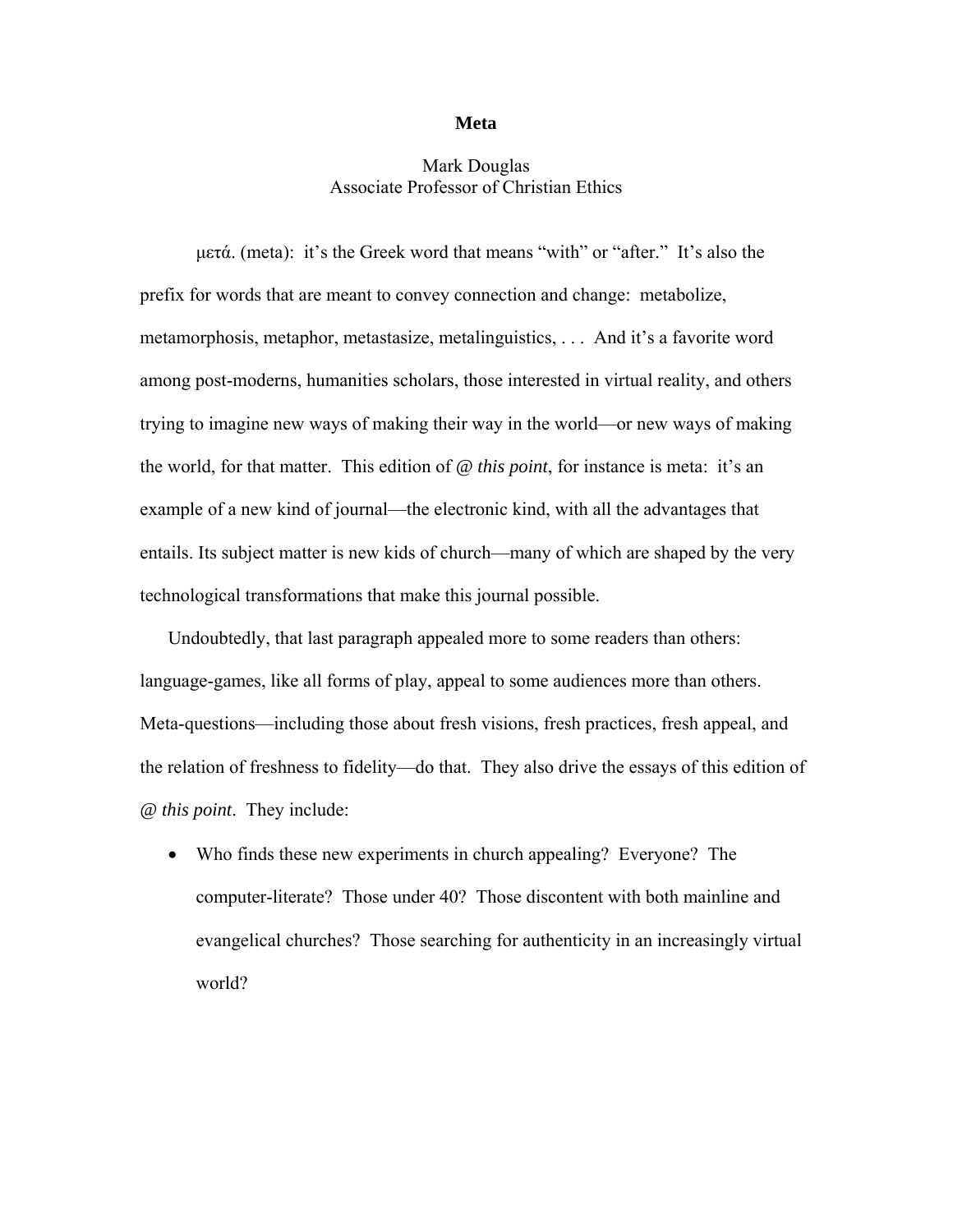- What makes them appealing? Their ability to build community? Their attempts to engage all our senses? Their willingness to use the latest technology? Just the fact that they don't look like church as usual?
- To what do those who are engaging in these experiments appeal in justifying their experiments? The gospel? Changes in western culture? Changes in the church?

Steve Hayner, the Peachtree Professor of Evangelism and Church Growth—and an astute observer of cultures—takes us on a tour through some of these new kinds of church in a lead essay that is by turns delightful, disorienting, and discerning. His respondents, Professors Martha Moore-Keish (theology), Rodger Nishioka (Christian education), and Marcia Riggs (ethics) ask of him and these church-experimenters the types of questions that help us see both their promises and their peril. Katie Heard-Day, a 2006 graduate of C.T.S. and sometimes-participant in these experiments, has put together a helpful set of curricula through which to learn not only more about such experiments but perhaps something about ourselves as well. Associate Editor Marissa Myers has developed a useful annotated bibliography on the theme.

We're learning to use *@ this point*'s online platform better with every edition , so it's especially appropriate to highlight a few new features that come with this edition. With a click or two of the mouse, you can now download podcast conversations about the emergent church movement that were recorded at a January Lifelong Learning event here at the seminary. The bibliography will take you to the blogs of a number of practitioners in these new forms of church. And we've shaped the "Readers Response" section with an eye toward even greater interaction on the part of readers, many of whom have grown